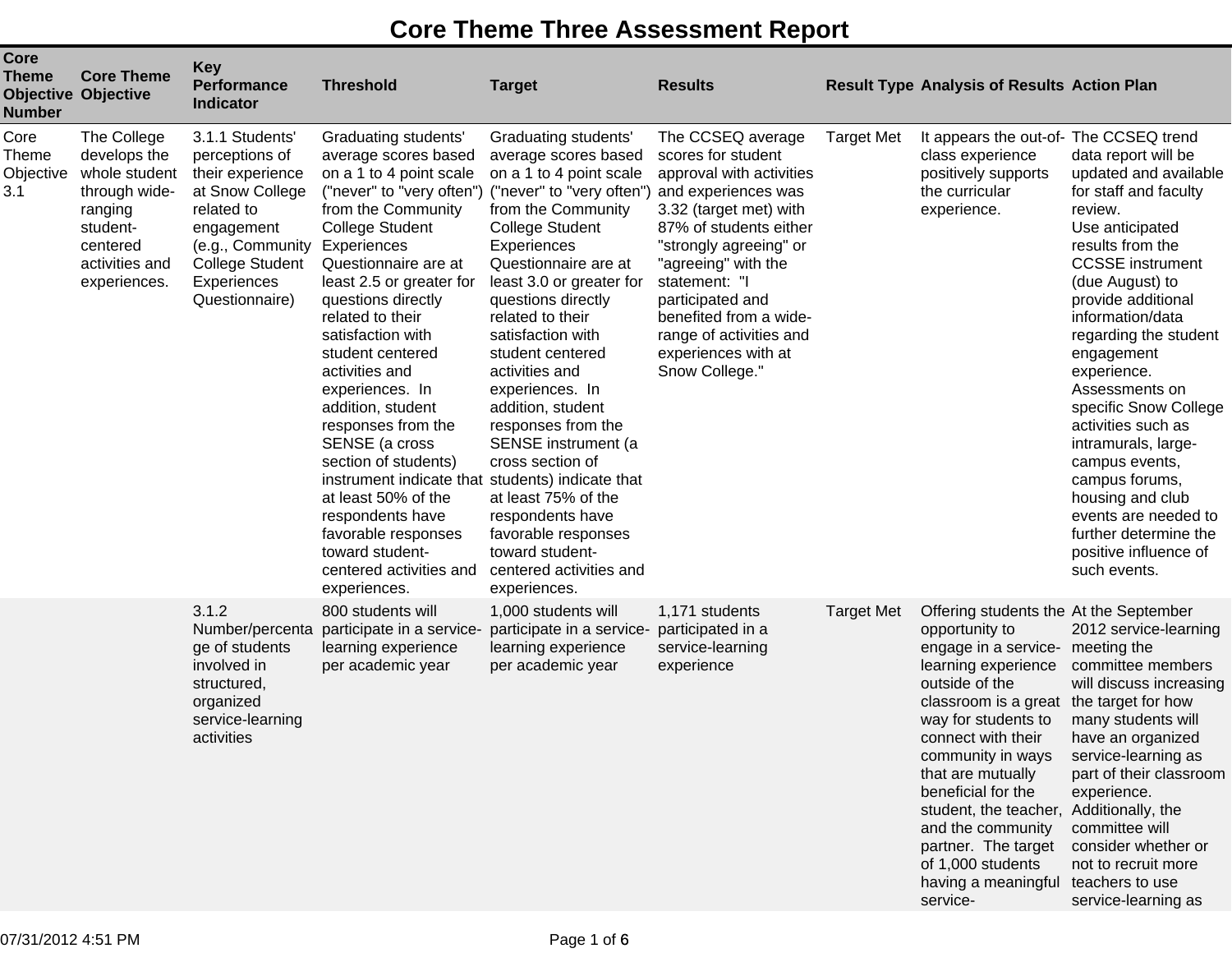| Core<br><b>Theme</b><br><b>Number</b> | <b>Core Theme</b><br><b>Objective Objective</b> | <b>Key</b><br><b>Performance</b><br><b>Indicator</b>                                                                                       | <b>Threshold</b>                                                                                                              | <b>Target</b>                                                                                                                                                                                             | <b>Results</b>                                                                                                                                                                                                                                                                                                                                                   |                                    | <b>Result Type Analysis of Results Action Plan</b>                                                                                                                                                                                                                                                                                                        |                                                                                                                                                                                                                                                                                                                                                                                                                                                                                                   |
|---------------------------------------|-------------------------------------------------|--------------------------------------------------------------------------------------------------------------------------------------------|-------------------------------------------------------------------------------------------------------------------------------|-----------------------------------------------------------------------------------------------------------------------------------------------------------------------------------------------------------|------------------------------------------------------------------------------------------------------------------------------------------------------------------------------------------------------------------------------------------------------------------------------------------------------------------------------------------------------------------|------------------------------------|-----------------------------------------------------------------------------------------------------------------------------------------------------------------------------------------------------------------------------------------------------------------------------------------------------------------------------------------------------------|---------------------------------------------------------------------------------------------------------------------------------------------------------------------------------------------------------------------------------------------------------------------------------------------------------------------------------------------------------------------------------------------------------------------------------------------------------------------------------------------------|
|                                       |                                                 | 3.1.2<br>Number/percenta<br>ge of students<br>involved in<br>structured,<br>organized<br>service-learning<br>activities                    | 800 students will<br>participate in a service-<br>learning experience<br>per academic year                                    | 1,000 students will<br>participate in a service-<br>learning experience<br>per academic year                                                                                                              | 1,171 students<br>participated in a<br>service-learning<br>experience                                                                                                                                                                                                                                                                                            | <b>Target Met</b>                  | learning experience<br>was successfully<br>met.                                                                                                                                                                                                                                                                                                           | part of their pedagogy.                                                                                                                                                                                                                                                                                                                                                                                                                                                                           |
|                                       |                                                 | 3.1.3<br>Number/percenta fulltime students<br>ge of students<br>involved in<br>defined<br>"leadership"<br>activities at the<br>College     | 7% of the on campus<br>enrolled at the college<br>will participate in a<br>student leadership<br>academic year                | 10% of the on campus<br>fulltime students<br>enrolled at the college<br>will participate in a<br>student leadership<br>experience during each experience during each completed a defined<br>academic year | From the data<br>gathered to date, we<br>have 312 unduplicated<br>students who are<br>reported as having<br>leadership assignment<br>or responsibility. That<br>is 9.5% or rounds off to<br>10% of the 3,270 FT<br>students at SC.                                                                                                                               | <b>Target Met</b>                  | Our target for this<br>either met the target<br>or came very close.<br>Our threshold was<br>7% or 229. We far<br>exceeded that. With<br>the data from the<br>missing student<br>groups we would<br>have come even<br>closer to the goal if<br>not met it outright.                                                                                        | Now that we have<br>goal was 10% so we baseline of the level of<br>leadership<br>experiences open to<br>students at Snow we<br>need to create a<br>campus wide dialogue<br>about how to expand<br>those opportunities<br>and give additional<br>students access to<br>leadership<br>opportunities in<br>service, academic and<br>student engagement<br>efforts. We can also<br>examine leadership<br>type courses available<br>to students and how<br>many students<br>complete those<br>courses. |
|                                       |                                                 | 3.1.4 Number of<br>global-learning<br>and engagement<br>projects and/or<br>experiences in<br>which students<br>and faculty<br>participate. | Students and faculty<br>participate in at least<br>three global-learning<br>and engagement<br>projects and/or<br>experiences. | Students and faculty<br>participate in at least<br>five global-learning and<br>engagement projects<br>and/or experiences.                                                                                 | Since the director<br>started 10 months ago,<br>the College has had<br>two faculty-led<br>experiences in which<br>faculty and students<br>participated. We have<br>had two students<br>participate in a global<br>engagement<br>experience abroad,<br>one is currently abroad<br>and going to stay an<br>additional semester.<br>We have a third who<br>has been | Threshold<br>Met But Not<br>Target | To meet the goal of<br>five global-learning<br>and engagement<br>projects and /or<br>students and faculty trips. Cooperation<br>participate, we must with study abroad<br>increase the<br>opportunities for<br>such experiences. In The newly created<br>surveying a<br>population of Snow<br>College students,<br>the overwhelming<br>majority indicated | A website will be<br>created to share<br>information about and<br>to promote the<br>experiences in which increase of faculty-led<br>companies should<br>expand opportunities.<br><b>Global Scholars</b><br>Program will help<br>students become<br>more involved. Global<br>Learning courses will                                                                                                                                                                                                 |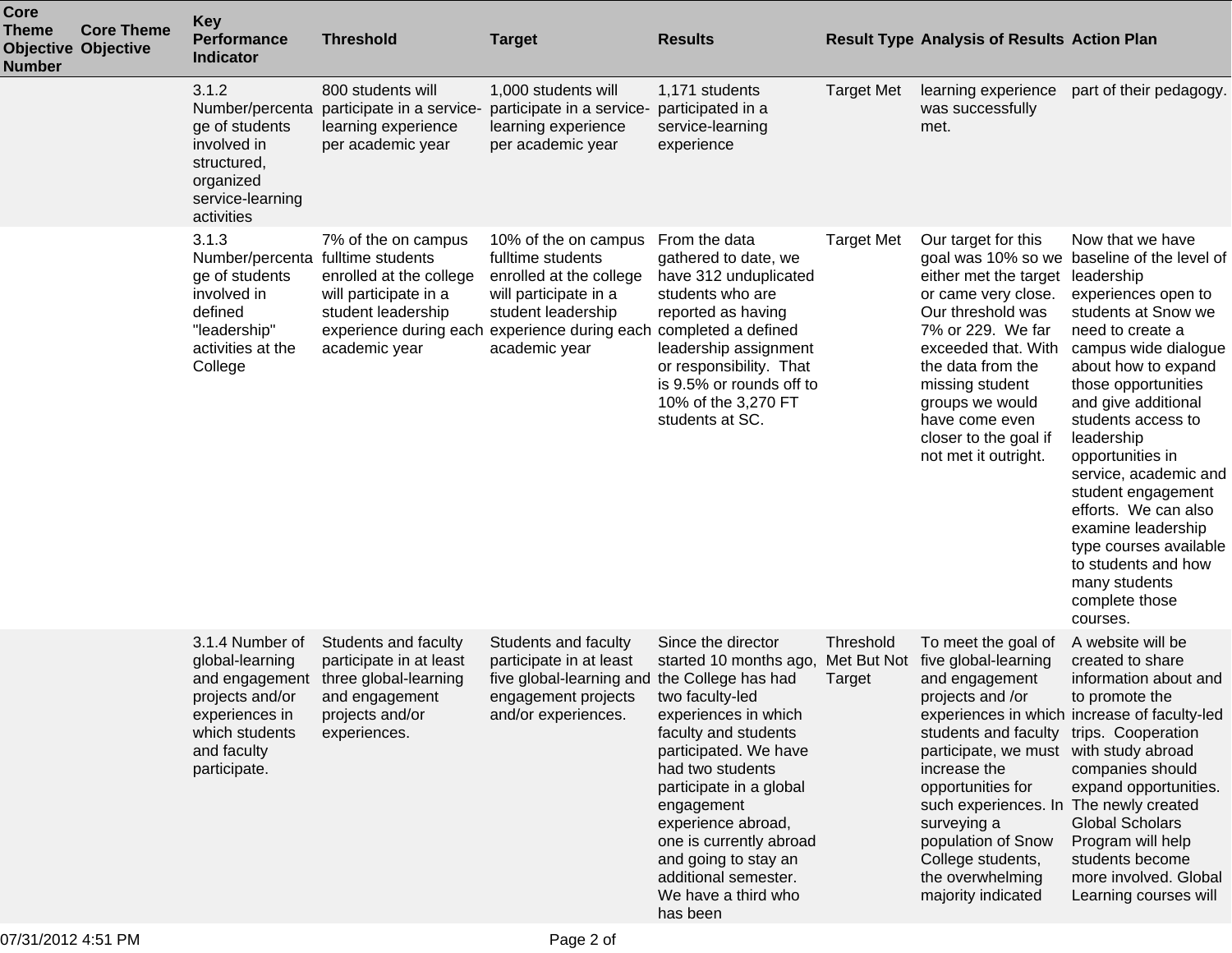| Core<br><b>Theme</b><br><b>Number</b>    | <b>Core Theme</b><br><b>Objective Objective</b>                                                                                                      | <b>Key</b><br><b>Performance</b><br><b>Indicator</b>                                                                                                                                                      | <b>Threshold</b>                                                                                                                                                           | <b>Target</b>                                                                                                                                                               | <b>Results</b>                                                                                                                                                                                                                |                                    | <b>Result Type Analysis of Results Action Plan</b>                                                                                                                                                                                                              |                                                                                                                                                           |
|------------------------------------------|------------------------------------------------------------------------------------------------------------------------------------------------------|-----------------------------------------------------------------------------------------------------------------------------------------------------------------------------------------------------------|----------------------------------------------------------------------------------------------------------------------------------------------------------------------------|-----------------------------------------------------------------------------------------------------------------------------------------------------------------------------|-------------------------------------------------------------------------------------------------------------------------------------------------------------------------------------------------------------------------------|------------------------------------|-----------------------------------------------------------------------------------------------------------------------------------------------------------------------------------------------------------------------------------------------------------------|-----------------------------------------------------------------------------------------------------------------------------------------------------------|
|                                          |                                                                                                                                                      | 3.1.4 Number of<br>global-learning<br>and engagement<br>projects and/or<br>experiences in<br>which students<br>and faculty<br>participate.                                                                | Students and faculty<br>participate in at least<br>three global-learning<br>and engagement<br>projects and/or<br>experiences.                                              | Students and faculty<br>participate in at least<br>five global-learning and<br>engagement projects<br>and/or experiences.                                                   | approved to have her<br>global engagement<br>experience abroad at<br>Otemon Gakiun<br>Univeristy this Fall. Our<br><b>International Food</b><br>Festival involved<br>faculty, students, staff,<br>and the local<br>community. | Threshold<br>Met But Not<br>Target | they would enjoy an<br>experience abroad<br>such as faculty led<br>or a global<br>experience abroad,<br>but also indicated<br>that financial<br>hardships make that<br>very challenging.                                                                        | help students learn<br>more about<br>opportunities for their<br>involvement. More<br>details about future<br>plans are available.                         |
| Core<br>Theme<br>Objective<br>3.2        | The College<br>creates<br>collaborative<br>discipline-<br>specific<br>professional<br>engagement<br>experiences<br>among<br>students and<br>faculty. | 3.2.1 Number of<br>faculty-directed<br>learning<br>experiences that<br>employ<br>classroom<br>instruction in real-<br>world and/or<br>field-work<br>settings                                              | 50 faculty-directed<br>learning experiences<br>that employ classroom<br>instruction in real-world<br>and/or field-work<br>settings                                         | 60 faculty-directed<br>learning experiences<br>that employ classroom<br>instruction real-world<br>and/or field-work<br>settings                                             | 174 experiences were<br>reported.                                                                                                                                                                                             | <b>Target Met</b>                  | Confusion occurred<br>about what is meant<br>by some of the<br>words in the KPI.                                                                                                                                                                                | A review of the KPI<br>and its target and<br>threshold will occur<br>and possible revisions<br>made so faculty<br>members know what<br>is being assessed. |
|                                          |                                                                                                                                                      | 3.2.2 Percent of<br>students who<br>participate in<br>faculty-directed<br>learning<br>experiences that<br>employ<br>classroom<br>instruction in real- settings.<br>world and/or<br>field-work<br>settings | 35% of students<br>surveyed will<br>participate in faculty-<br>directed learning<br>experiences that<br>employ classroom<br>instruction in real-world<br>and/or field-work | 67% of students will<br>participate in faculty-<br>directed learning<br>experiences that<br>employ classroom<br>instruction in real-world<br>and/or field-work<br>settings. | Approximately 67% of<br>the students<br>participated in such<br>experiences.                                                                                                                                                  | Data                               | Inconclusive It was felt that the<br>target and threshold<br>were unclear. To<br>obtain the results,<br>faculty members<br>were surveyed<br>rather than the<br>students. Some<br>thought the<br>definitions of some<br>of the terms of the<br>KPI were unclear. | The deans will review<br>the KPI and make<br>possible revisions to<br>improve clarity about<br>what is being<br>assessed.                                 |
|                                          |                                                                                                                                                      | 3.2.3 Number of 15 professional<br>professional<br>conferences in<br>which students<br>and faculty<br>collectively<br>participate                                                                         | conferences in which<br>students and faculty<br>collectively participate                                                                                                   | 20 professional<br>conferences in which<br>students and faculty<br>collectively participate                                                                                 | 31 conferences were<br>reported.                                                                                                                                                                                              | <b>Target Met</b>                  | More involvment by Most likely the<br>students occurred<br>than had originally<br>been anticipated.                                                                                                                                                             | success of the past<br>year will lead to<br>increasing the target.                                                                                        |
| Core<br><b>Theme</b><br>Objective<br>3.3 | The College<br>connects with<br>and enriches<br>surrounding<br>communities.                                                                          | 3.3.1 Number of<br>high school and<br>middle school<br>students who<br>participate in                                                                                                                     | who participate in<br>academic activities<br>sponsored by divisions sponsored by divisions                                                                                 | 10,000 high school and 10,000 high school and 11,047 students<br>middle school students middle school students participated.<br>who participate in<br>academic activities   |                                                                                                                                                                                                                               | <b>Target Met</b>                  | While it is still not<br>clear what activities<br>are to be included in what activities to<br>the report, the<br>number of students                                                                                                                             | The deans will review<br>the KPI and will clarify<br>include in the<br>assessment of this                                                                 |
|                                          |                                                                                                                                                      |                                                                                                                                                                                                           |                                                                                                                                                                            |                                                                                                                                                                             |                                                                                                                                                                                                                               |                                    |                                                                                                                                                                                                                                                                 |                                                                                                                                                           |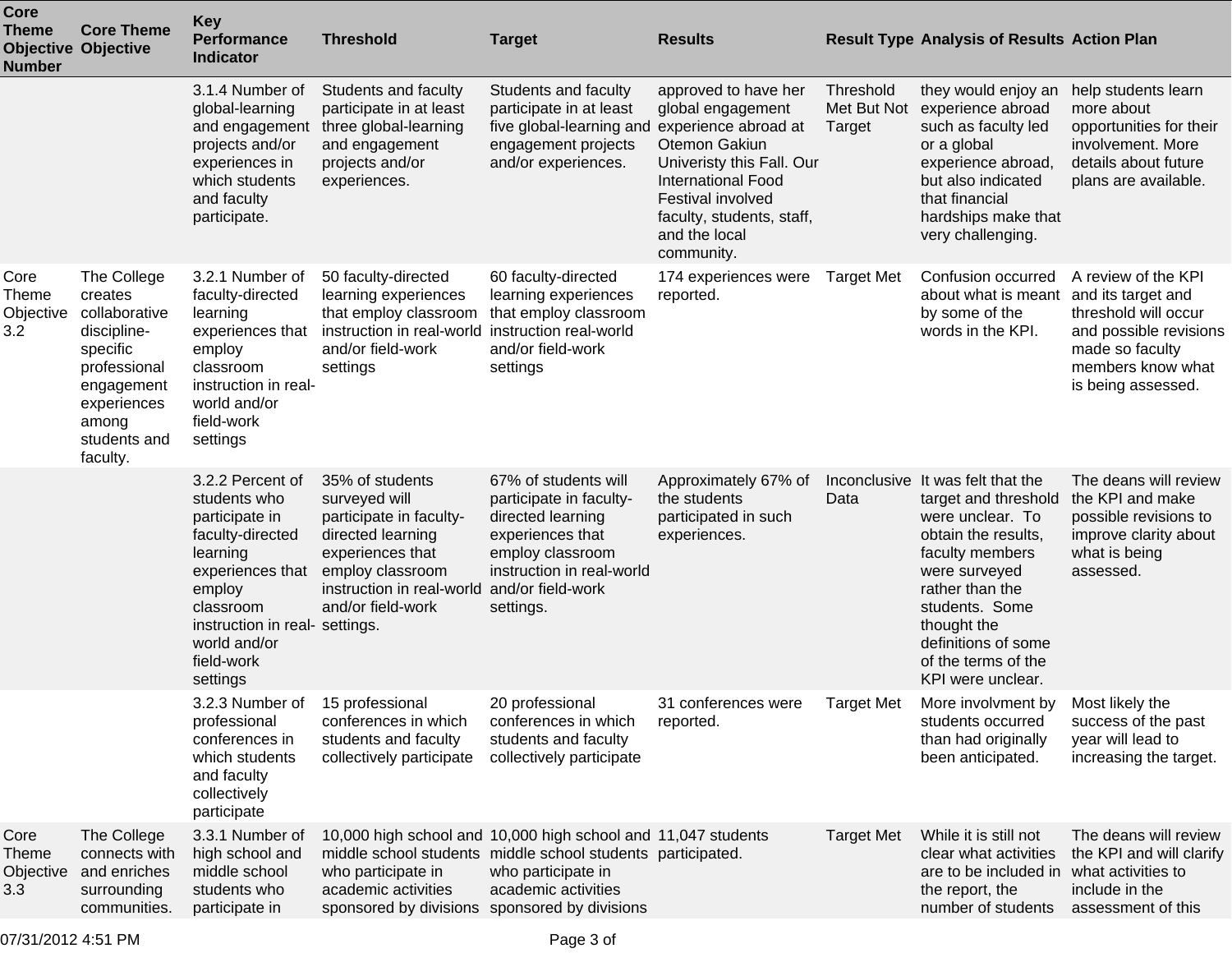| Core<br><b>Theme</b><br>Number           | <b>Core Theme</b><br><b>Objective Objective</b>                             | Key<br><b>Performance</b><br><b>Indicator</b>                                                                                                                                  | <b>Threshold</b>                                                                                                                                                                                                    | <b>Target</b>                                                                                                                                                                                                                                                                                                                                                                                     | <b>Results</b>                                                                                                                                                                                                                                                         |                                    | <b>Result Type Analysis of Results Action Plan</b>                                                                                                                                                                                                                                           |                                                                                                                                                                                                                                                                                                                                                                                                                                                      |
|------------------------------------------|-----------------------------------------------------------------------------|--------------------------------------------------------------------------------------------------------------------------------------------------------------------------------|---------------------------------------------------------------------------------------------------------------------------------------------------------------------------------------------------------------------|---------------------------------------------------------------------------------------------------------------------------------------------------------------------------------------------------------------------------------------------------------------------------------------------------------------------------------------------------------------------------------------------------|------------------------------------------------------------------------------------------------------------------------------------------------------------------------------------------------------------------------------------------------------------------------|------------------------------------|----------------------------------------------------------------------------------------------------------------------------------------------------------------------------------------------------------------------------------------------------------------------------------------------|------------------------------------------------------------------------------------------------------------------------------------------------------------------------------------------------------------------------------------------------------------------------------------------------------------------------------------------------------------------------------------------------------------------------------------------------------|
| Core<br><b>Theme</b><br>Objective<br>3.3 | The College<br>connects with<br>and enriches<br>surrounding<br>communities. | academic<br>activities<br>sponsored by<br>divisions or<br>deparments at<br>the College (e.g.,<br>math contest,<br>subject-specific<br>events, career<br>exploration<br>events) | or departments at the<br>College                                                                                                                                                                                    | or departments at the<br>College                                                                                                                                                                                                                                                                                                                                                                  | 11,047 students<br>participated.                                                                                                                                                                                                                                       | <b>Target Met</b>                  | who attended was<br>high relative to the<br>target.                                                                                                                                                                                                                                          | KPI.                                                                                                                                                                                                                                                                                                                                                                                                                                                 |
|                                          |                                                                             | 3.3.2 Number of<br>adults and<br>seniors who<br>participate in<br>continuing and<br>community<br>education<br>activities                                                       | 250 adults and seniors<br>who participate in<br>continuing and<br>community education<br>activities                                                                                                                 | 500 adults and seniors<br>who participate in<br>continuing and<br>community education<br>activities                                                                                                                                                                                                                                                                                               | <b>Community Ed</b><br>students, Spring 2012<br>(no Community Ed<br>classes were held in<br>Fall 2011) - 130.<br>Online and<br><b>Independent Study</b><br>students, Fall 2011 and<br>Spring 2012 - 81.<br><b>TBSI</b> workshop<br>participants - 98. Total<br>$= 309$ | Threshold<br>Met But Not<br>Target | The director was not<br>employed by Snow<br>College in time to<br>offer activities last<br>fall semester.<br>Consequently the<br>attendance did not<br>reach the target<br>level.                                                                                                            | The director is<br>planning a full slate of<br>activities for the<br>coming year.                                                                                                                                                                                                                                                                                                                                                                    |
|                                          |                                                                             | 3.3.3<br>Responsiveness<br>to community<br>needs                                                                                                                               | Attendance at the 2nd<br><b>Annual Community</b><br>Conference (a forum<br>that showcases college<br>resources available to<br>the community) at<br>Snow College will be<br>commensurate with the<br>previous year. | Attendance at the 2nd<br><b>Annual Community</b><br>Conference (a forum<br>that showcases college the inclusion of the<br>resources available to<br>the community) at<br>Snow College will be<br>greater than the<br>previous year<br>(approximately 100<br>attendees). In<br>addition, two white<br>papers will be<br>completed that<br>highlight college-to-<br>community outreach<br>projects. | Attendance was<br>commensurate with the Met But Not<br>previous year despite<br>Innovations<br>Celebration.                                                                                                                                                            | Threshold<br>Target                | The combination of<br>the Innovations<br>Celebration with the<br>community<br>conference is a<br>sound idea because<br>it allows for faculty<br>and staff<br>efforts/resources to<br>be recognized by<br>citizens outside the<br>college network.<br>Different efforts to<br>to be explored. | A community survey<br>will be conducted fall<br>semester to find topics<br>of interest to serve as<br>keynote addresses<br>and workshops in<br>order to boost<br>attendance.<br>The planning<br>committee will meet<br>fall semester 2012 to<br>evaluate and discuss<br>the 2013 conference.<br>increase attendance Specific attention will<br>at both events needs address date and time<br>issues in order to<br>increase community<br>attendance. |
|                                          |                                                                             | 3.3.4<br>ge of                                                                                                                                                                 | Collection and<br>Number/percenta reporting of community                                                                                                                                                            | Collection and<br>reporting of community                                                                                                                                                                                                                                                                                                                                                          | The collection of<br>community<br>engagement activities                                                                                                                                                                                                                | Threshold<br>Met But Not<br>Target | Data from the web-<br>based collection are<br>used to complete                                                                                                                                                                                                                               | Report will be<br>generated July 2012<br>according to the Utah                                                                                                                                                                                                                                                                                                                                                                                       |

 $\mathbf{C}$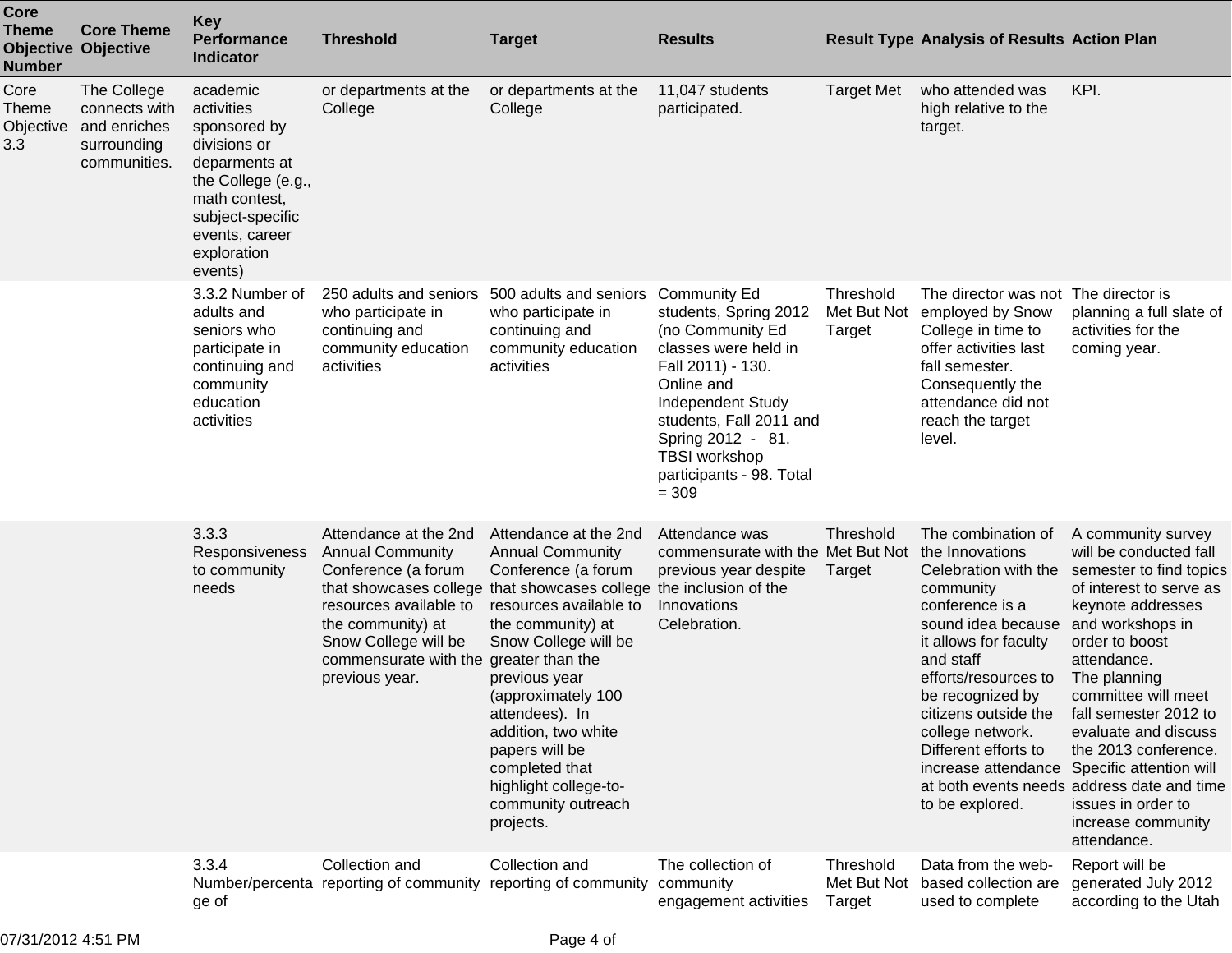| Core<br><b>Theme</b><br><b>Number</b>    | <b>Core Theme</b><br><b>Objective Objective</b>                                                                                                                                                                                                                         | <b>Key</b><br><b>Performance</b><br><b>Indicator</b>                                                                | <b>Threshold</b>                                                                                                                                                                                                                                                                                                                                                                                       | <b>Target</b>                                                                                                                                                                                                                                                                                                                                                                         | <b>Results</b>                                                                                                                                                               |                                    | <b>Result Type Analysis of Results Action Plan</b>                                                                                                                                                                                                                                                                                                                                                                                                              |                                                                                                                                                                                                                                                                                                                                                                                                                   |
|------------------------------------------|-------------------------------------------------------------------------------------------------------------------------------------------------------------------------------------------------------------------------------------------------------------------------|---------------------------------------------------------------------------------------------------------------------|--------------------------------------------------------------------------------------------------------------------------------------------------------------------------------------------------------------------------------------------------------------------------------------------------------------------------------------------------------------------------------------------------------|---------------------------------------------------------------------------------------------------------------------------------------------------------------------------------------------------------------------------------------------------------------------------------------------------------------------------------------------------------------------------------------|------------------------------------------------------------------------------------------------------------------------------------------------------------------------------|------------------------------------|-----------------------------------------------------------------------------------------------------------------------------------------------------------------------------------------------------------------------------------------------------------------------------------------------------------------------------------------------------------------------------------------------------------------------------------------------------------------|-------------------------------------------------------------------------------------------------------------------------------------------------------------------------------------------------------------------------------------------------------------------------------------------------------------------------------------------------------------------------------------------------------------------|
|                                          |                                                                                                                                                                                                                                                                         | community<br>members who<br>attend or<br>participate in<br>College-<br>and programs                                 | participation in college<br>activities will be<br>collected via a web-<br>based portal by all<br>college agencies.<br>sponsored events Such reporting will<br>represent the areas of<br>supplemental<br>workforce education,<br>personal enrichment,<br>community outreach,<br>and campus events.<br>Specific reporting<br>parameters include<br>participation rates and<br>attendance<br>dates/hours. | participation in college<br>activities will be<br>collected via a web-<br>based portal by all<br>college agencies.<br>Such reporting will<br>represent the areas of<br>supplemental<br>workforce education,<br>personal enrichment,<br>community outreach,<br>and campus events.<br>Such reporting will<br>show increases in<br>community<br>participation from the<br>previous year. | via the web-based<br>portal was completed<br>fall semester 2011<br>using SurveyMonkey.<br>The URL to the survey<br>is<br>https://www.surveymon<br>key.com/s/sccomenga<br>ge. | Threshold<br>Met But Not<br>Target | the Community<br>Engagement report<br>send annually to the<br>Board of Trustees.<br>Results will show<br>and increase in<br>community<br>participation given<br>that the Event<br>category for the<br>previous year was<br>excluded from<br>mandatory reporting. as well as initiate<br>The Regents<br>disseminate<br>aggregated data<br>state-wide, but an<br>internal report will be published results<br>completed regarding<br>Snow College<br>information. | State Board of<br>Regents reporting<br>calendar. Institutional<br>data will be reported<br>to academic<br>leadership at that time<br>or provided during the<br>fall faculty assembly.<br>Current results will be<br>compared to prior year<br>results in order to<br>assess improvement<br>trend study/analysis.<br>Institutional results will<br>be compared to<br>system-wide<br>(aggregated)--January<br>2013. |
| Core<br><b>Theme</b><br>Objective<br>3.4 | The College<br>fulfills its<br>regional<br>stewardhip role technical fields<br>by helping to<br>establish<br>"sustainable<br>regions"<br>defined as<br>"innovative<br>economies,<br>livable<br>communities,<br>collaborative<br>governance<br>and social<br>inclusion." | 3.4.1 Number of<br>new programs in<br>career and<br>that are created<br>in response to<br>identified local<br>needs | Two new programs in<br>career and technical<br>fields that are created<br>in response to<br>identified local needs                                                                                                                                                                                                                                                                                     | 3 new programs in<br>career and technical<br>fields that are created<br>in response to<br>identified local needs                                                                                                                                                                                                                                                                      | 5 new programs<br>created                                                                                                                                                    | <b>Target Met</b>                  | The focus was on<br>credit programs<br>during the 2011-<br>2012 year.                                                                                                                                                                                                                                                                                                                                                                                           | The KPI may need to<br>be modified in the<br>future. The need for<br>non-credit programs<br>may also be a<br>consideration.                                                                                                                                                                                                                                                                                       |
|                                          |                                                                                                                                                                                                                                                                         | increase in the<br>average per<br>capita income in<br>the six-county<br>region relative to<br>the state per         | 3.4.2 Percentage Threshold value is 76% Target is to increase to Did not assess for<br>for 2012-2013                                                                                                                                                                                                                                                                                                   | 77% for year 2012-<br>2013.                                                                                                                                                                                                                                                                                                                                                           | 2011-2012.                                                                                                                                                                   | Not<br>Assessed                    | Latest data<br>available is year<br>ending 2010<br>showing per capita<br>income in 6 county<br>region was 76.0% of<br>state per capita                                                                                                                                                                                                                                                                                                                          | Will assess with<br>availability of updated<br>state data.                                                                                                                                                                                                                                                                                                                                                        |